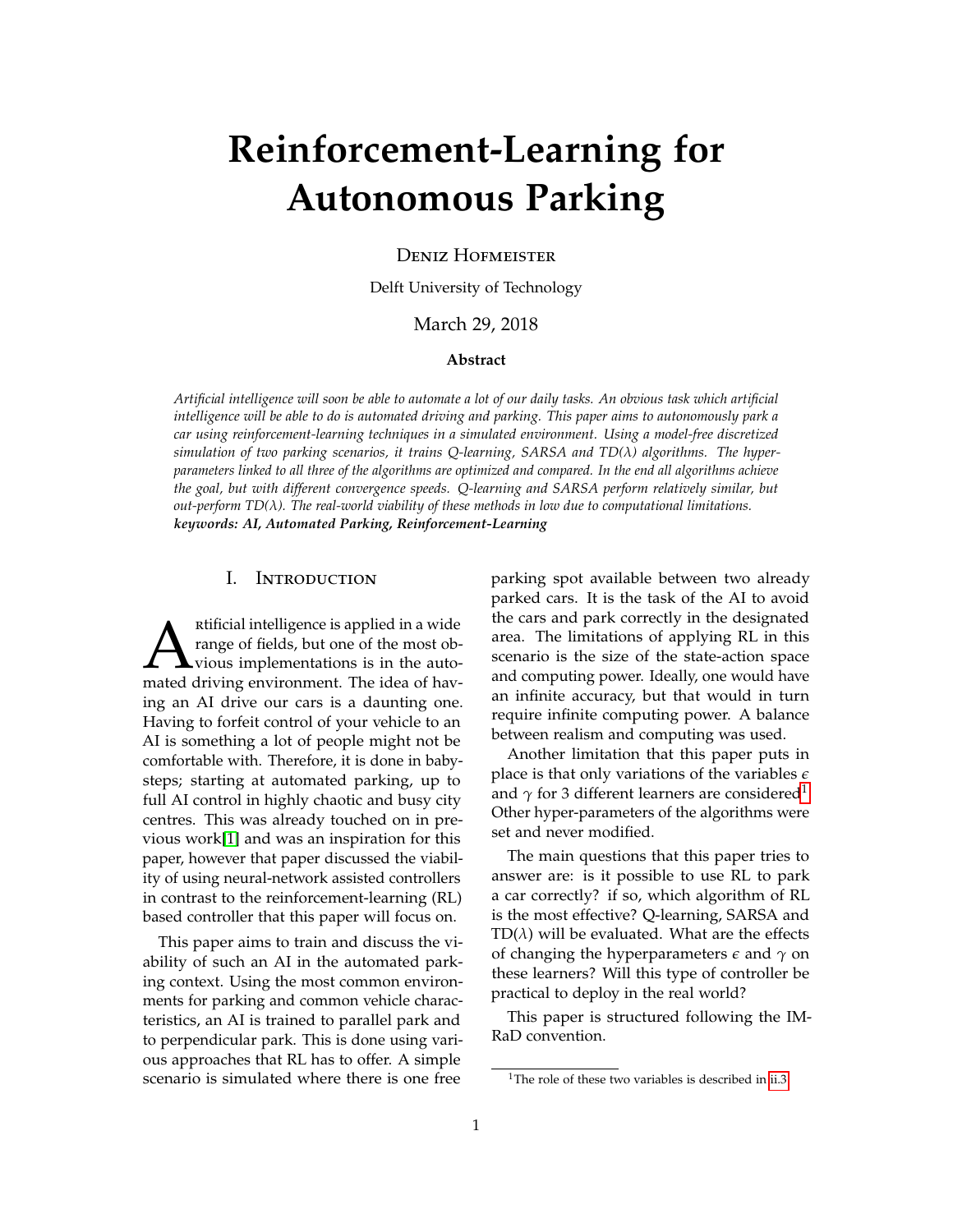## II. Methods

To properly address these questions, one needs to create a simulation environment and implement the proposed learners. The three considered learners are Q-learning, SARSA and  $TD(\lambda)$ .

This section is split into the multiple parts. Firstly, The simulation environment in subsection [i: Simulation Environment.](#page-1-0) This will be the world where the AI will reside in and do its computations. This subsection will also justify its design and discuss its limitations. Secondly, the AI's structure will be designed and implemented in [ii: AI Design.](#page-3-0) There the chosen learners and algorithms will be explained. Afterwards the results of the simulations will be discussed in section [III.](#page-4-1)

## <span id="page-1-0"></span>i. Simulation Environment

The simulation environment will play a big role in the performance of the algorithm, since too small of a simulation space will result in obvious solutions that could have been found by hand and, on the other hand, too big of a space will result in that the computational complexity explodes and no solutions can be found in reasonable time. Secondly, a scenario which has no correlation with the real world will render the solution useless, since the resulting controller cannot be used in reality. The simulation environment will mainly consist of the following four parts:

- Scenario
- Car Dynamics Model
- Mapping into discrete space
- Configuration space

These parts will be discussed below in further detail.

#### <span id="page-1-3"></span>**i.1 Scenario**

To ultimately be able to provide an AI controller for automated parking, one needs to define a scenario to be realistic and applicable, yet also prevent it to be more complex than necessary.

This report will consider two scenarios. One setting for perpendicular parking and one setting for parallel parking. In either of the cases 3 parking spaces are simulated with the centre parking space being free. On top of that, the driving lane adjacent to the parking spots is also added, along with some margins to allow the AI to slightly cross into the other lane and have some freedom of movement. The resulting parking scenarios after discretization, which is discussed in [i.3,](#page-1-1) are shown in figure [1.](#page-2-0)

#### <span id="page-1-4"></span>**i.2 Car Model**

The car's dynamic model consists of three states: *x*,*y*-coordinates and an angle *θ*. Using these coordinates one can determine the next state of the car after a control input *u*. The car is assumed to be a point in its workspace and the car will have no model for its acceleration/breaking behaviour, rather it will simply move a predetermined distance and angle for a time-step ∆*t* after a certain input *u*. After an input *u* is chosen, the car will move circularly over a curve defined by the turning radius of an small car: 5 meters. [2](#page-1-2)

The available inputs *u* of the model are: [ *f orwards*, *backwards*] and [*le f t*,*right*]. In this report these are binary inputs, meaning that the combination of these two gives only 4 possible combinations of said inputs, for example:  $u(forwards, right) = 2$ . This is shown in table [1.](#page-2-1) No gradient in speed or turning angle is possible. This is done to reduce the state-action space to a bare minimum by only having 4 possible actions and ultimately save on computational complexity.

This model will supply the new state of the car in *continuous space*.

#### <span id="page-1-1"></span>**i.3 Mapping into Discrete Space**

The curse of dimensionality prevents the use of a high resolution discrete space. Therefore,

<span id="page-1-2"></span> $2$ An average car has a turning radius of 10 meters, however this resulted in having to have a high accuracy in the discretization to allow the precise movements. This resulted in too high of a computational complexity and therefore the turning radius was set to 5 meters to reduce the state space size.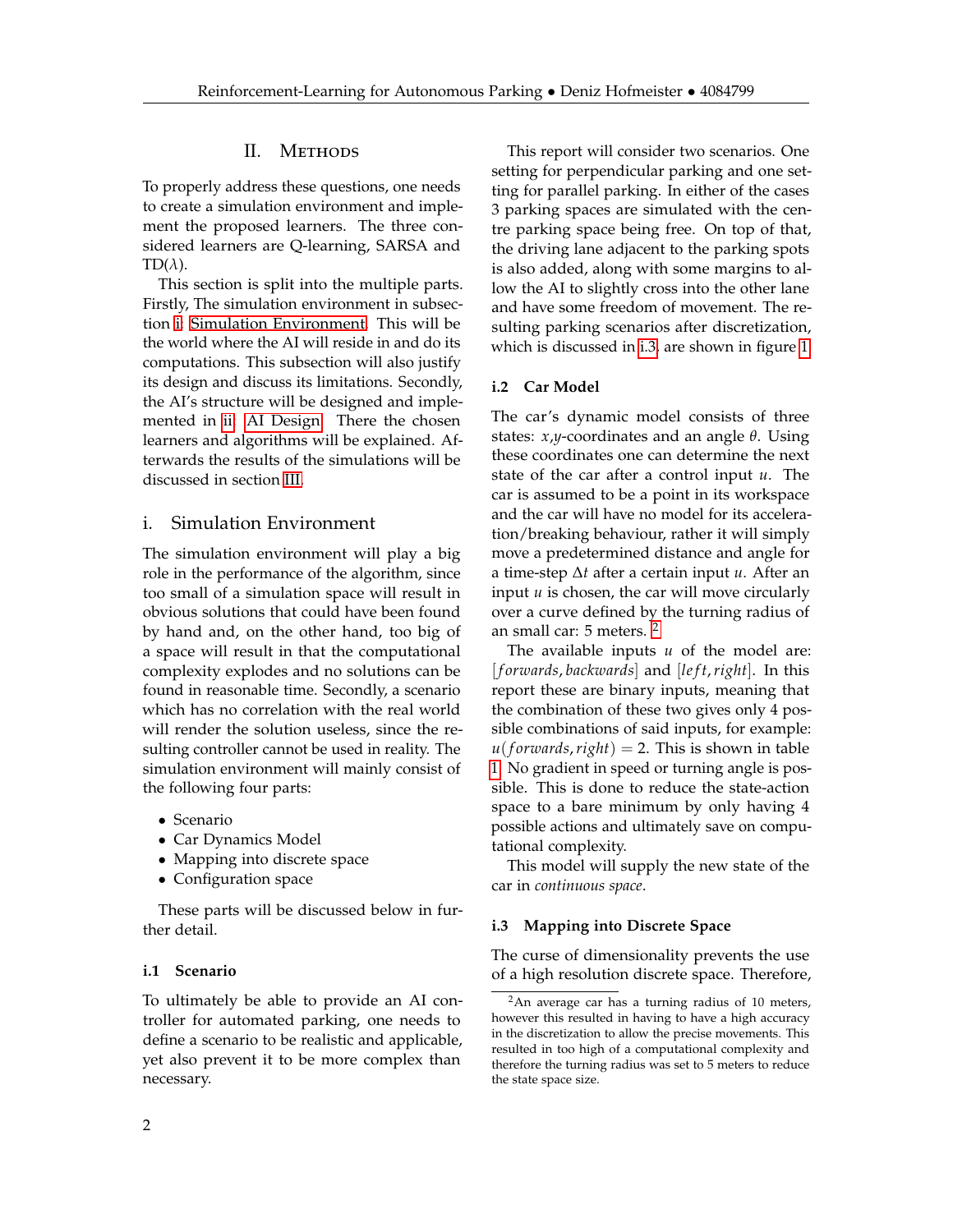<span id="page-2-0"></span>

**(a)** *perpendicular parking scenario*



**Figure 1:** *The resulting scenarios after discretization*

| <b>Table 1:</b> Available actions u |   |               |
|-------------------------------------|---|---------------|
| Action Number   Left Right          |   |               |
| <b>Forwards</b>                     |   | $\mathcal{L}$ |
| Backwards                           | 3 |               |

<span id="page-2-1"></span>'

<span id="page-2-3"></span>

**(a)** *car at an angle in the parallel parking scenario*



**(b)** *Collision map when car is reduced to a point for given angle*

**Figure 2:** *Collision map*

a trade-off has to be made between accuracy and computing power.

The workspace will be discretized orthogonally and equally in both the *x* as *y* directions, with a different scale for the discretization of the angle *θ*. It was chosen to have a resolution of 0.5 meters and 10 degrees<sup>[3](#page-2-2)</sup>. The resulting discretization error of 0.15 meters for *x* and *y* is rather coarse for a task of automated parking, however this is a necessary measure to prevent extreme computation times. The scenario described in [i.1](#page-1-3) is shown in discrete space in figure [1.](#page-2-0)

The resulting new state supplied by the car model after an action *u* was chosen in [i.2](#page-1-4) by the AI in [ii](#page-3-0) is now rounded by this mapping into the discrete state space.

#### **i.4 Configuration Space**

It is possible and justifiable to reduce the car's size to a point to describe its dynamics, however it is not when determining its collisions with objects. In such a case, one needs to map as accurately as possible its collisions with the obstacles and bounds.

<span id="page-2-2"></span><sup>3</sup>These values are based on preliminary sizing of the discrete state space to prevent it becoming too large.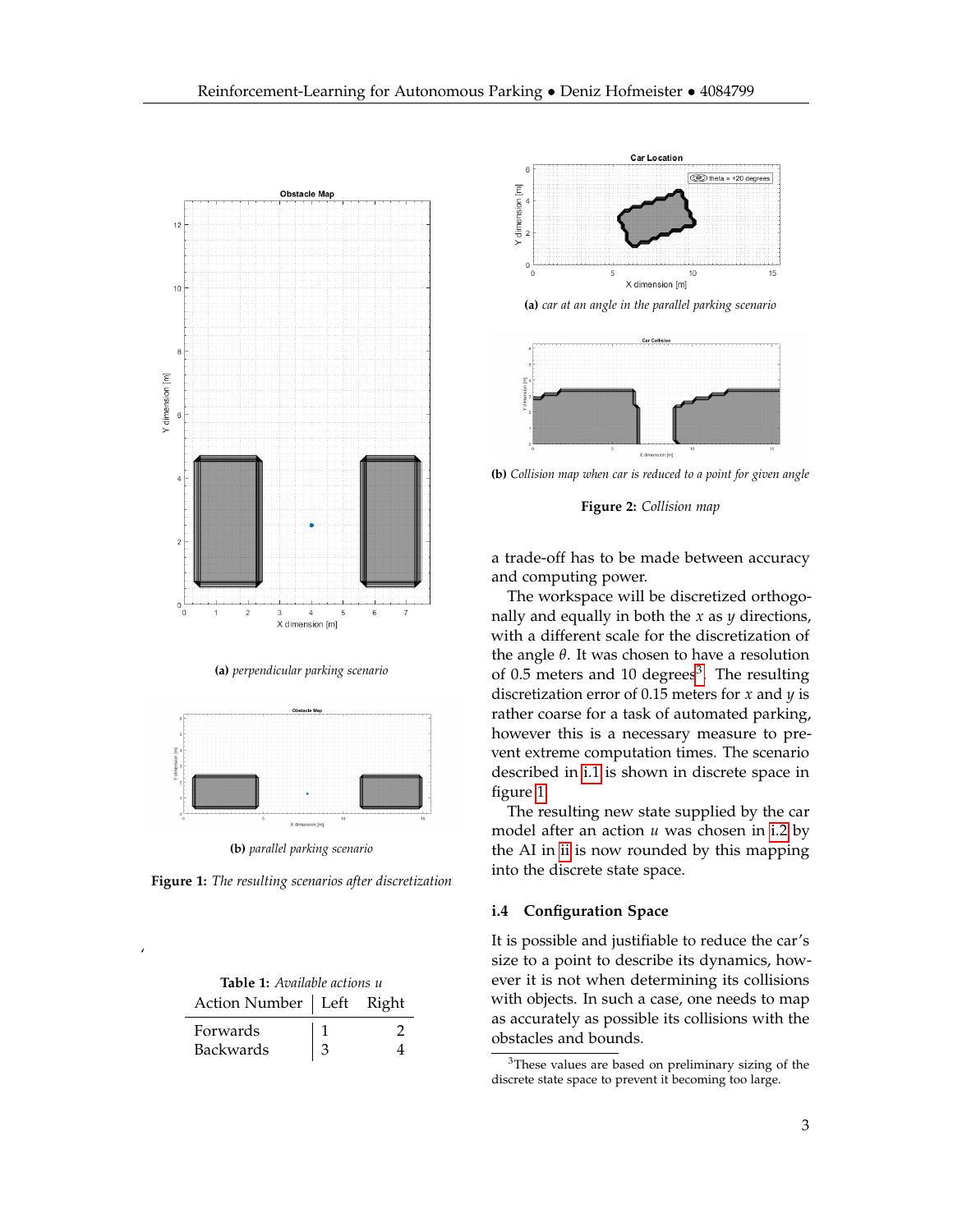<span id="page-3-1"></span>

**Figure 3:** *3D Configuration Space for parallel parking*

Wether a car will collide with obstacles is dependent on a car's orientation. One can imagine that a car orientated in parallel to a parked car can be located closer to the parked car (in terms of distance between the centre of masses) than a car being orthogonal to the parked car. This difference needs to be taken into account. An example of the discretized collision space of a car oriented at +20 degrees is shown in figure [2.](#page-2-3)

Using this information one can now compute the configuration space and define collisions for every possible angle *θ*, across the entire workspace. The configuration space in 3D is shown for the parallel parking scenario in figure [3.](#page-3-1) Any point located inside the volumes represents an illegal state, a collision.

The process is identical to generate the configuration space for the perpendicular scenario.

# <span id="page-3-0"></span>ii. AI Design

Reinforcement learning is based on trial and error. The AI will at first perform random actions and if the AI gets rewarded it remembers it. Different algorithms apply different techniques for "remembering". There are three steps in the pipeline for a discrete, model-free, learning algorithm: The policy, the state or state-action value algorithm and the reward function. Each of these play a crucial role in ability of the AI to optimally choose actions

from its current state.

The different steps in the AI's algorithm are the policy[\(ii.2\)](#page-3-2), the learner[\(ii.3\)](#page-4-0) and the reward[\(ii.4\)](#page-4-2). They are each discussed separately below, but firstly a justification is supplied on why a model-free learner was chosen[\(ii.1\)](#page-3-3).

#### <span id="page-3-3"></span>**ii.1 Model-free Reinforcement Learning**

Reinforcement learning can be applied in various contexts. At the start of the design one needs to decide on if the transition model from one state to the other should be known to the AI or not. Should the AI know in advance which action will lead to which state?

In this context it was decided to make the AI model-free. This is done to allow a continuousspace dynamic model which is disconnected from the discrete-space of the AI. This also more accurately reflects reality since one can now model the dynamics more closely to reality. In future work one can expand on this model with stochastic models of state transition and implement velocity (for example) as an additional state which would require minimal modifications to the AI's algorithm. These expansions are not done in this report, however.

This results in that only model-free algorithms can be chosen.

#### <span id="page-3-2"></span>**ii.2 Policy**

The policy of the AI determines the action that the AI will choose. It is the algorithm that reads the current state and the current statevalue or state-action-value (explained in [ii.3\)](#page-4-0) and determines the next action. This action does not have to be the optimal action for a given state and state(-action)-value. This report focuses on a single type of policy, namely the *e*-greedy policy.

The  $\epsilon$ -greedy policy is an evaluator that will perform a random action, regardless of the situation an *e*-percentage of the time. This *e*-policy will override the greedy policy. The greedy part of the policy will choose the optimal action for a given situation. Optimal is defined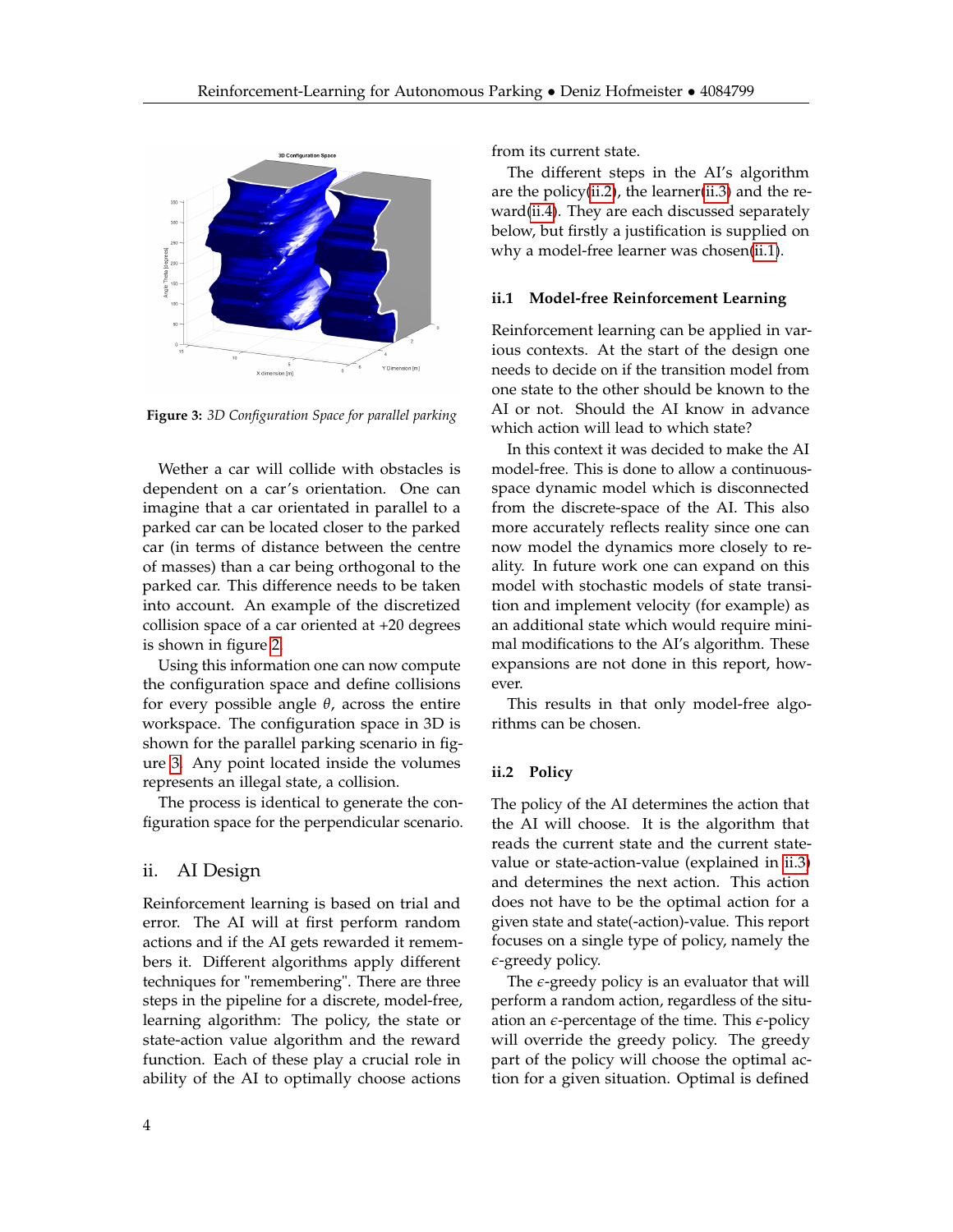as the action which will result in the highest value for the next state.

#### <span id="page-4-0"></span>**ii.3 Learning Algorithm**

The learning algorithm describes in what way the received reward from the Reward Function [\(ii.4\)](#page-4-2) is processed and stored. There will be three different algorithms of learners compared in this report. The following paragraph each discuss the different learners and their differences compared to each other.

**Q-Learning** This is a learning algorithm which considers its current value, the reward of the next state and the value of the next stateaction pair to induce the value of the current state-action pair. For example, in state 'a' the policy chooses action 'u'. The value of this state-action is dependent on what its value was in the previous iteration, the reward of the resulting state and value of the next state-action. The action is determined by which action has the highest state-action value, based on previous iterations. In function form this is described as shown in equation [1.](#page-4-3)

<span id="page-4-3"></span>
$$
Q(s_t, a_t) = (1 - \alpha)Q(s_t, a_t) \dots
$$
  
+  $\alpha(R_t + \gamma \max_a Q(s_{t+1}, a))$  (1)

Here the variable *α* describes the learning rate. It is the ratio between how much of value it will retain from previous iterations and how much it will take over values from the reward and next state-action. The other parameter is *γ*. This parameter describes how much weight is given to the value of the next state-action pair, if this weight is low, then the next state-action pair will return a low value after multiplication with  $\gamma$ . This results in that the current reward *R<sup>t</sup>* will, in ratio, weigh in more than future states. This makes the state-action matrix *Q* be more influenced by local rewards. Thus *γ* is to be chosen such that the desired balance is found between short and long term rewards.

**SARSA** State-Action-Reward-State-Action is a modification of Q-learning. Instead of assuming that the agent will pick the action that has the highest value, it first computes what the agent would do in the next state. This does not necessarily needs to be the action with the highest value. This is so called on-policy, since SARSA considers the agents policy in the evaluation of the state-action values. The expression for SARSA is given in equation [2.](#page-4-4)

<span id="page-4-4"></span>
$$
Q(s_t, a_t) = Q(s_t, a_t) ... + \alpha (R_t + \gamma Q(s_{t+1}, a_{t+1}) - Q(s_t, a_t)) (2)
$$

So the value of  $Q(s_t, a_t)$  is dependent of the next action. furthermore, *Q*(*s<sup>t</sup>* , *at*) updates based on the difference between  $Q(s_{t+1}, a_{t+1})$  $Q(s_t, a_t)$  in addition to possible rewards.

**TD(** $\lambda$ **)** Q-learning is a special form of Temporal Difference mapping, namely TD(0). It only considers the current state in its evaluation for the previous state. This can be generalised to a form where it can update an *λ* amount of previous states based on its current rewards and state-action value. It has to remember its previous actions to do so.

## <span id="page-4-2"></span>**ii.4 Reward Function**

This function determines for which state the learning algorithm should be rewarded. It can also be negative to give a penalty. They provide the objective for the AI to achieve.

In this paper the reward is granted when the AI has reached the optimal parking spot with the correct orientation.

## III. Results

<span id="page-4-1"></span>The results of the simulations show that it is able to find the shortest path if given sufficient time. The convergence is shown in figure [4.](#page-5-0) It concerns the case of perpendicular parking for each individual learner. After which, the tuning of the hyper-parameters is discussed and the performance is analysed.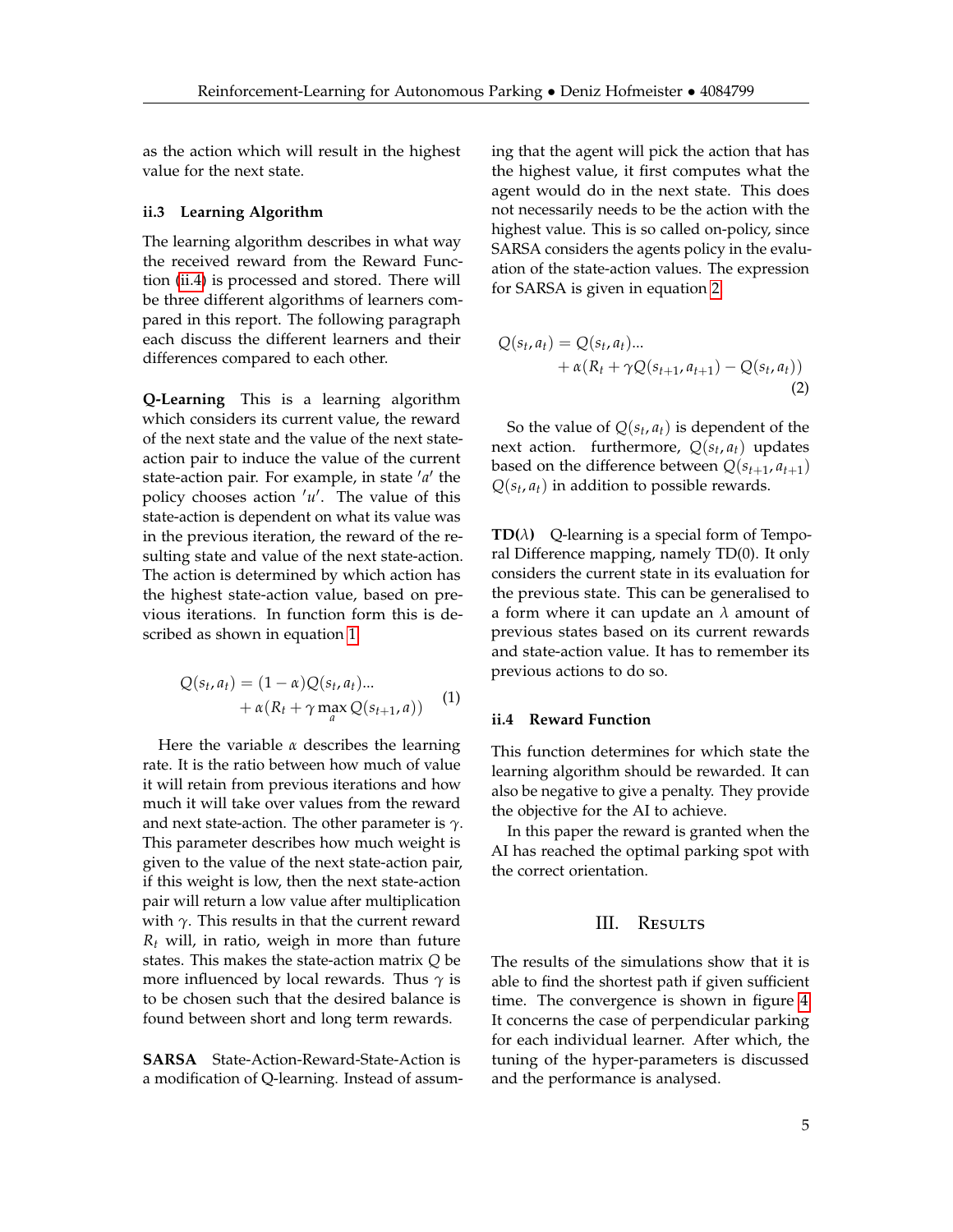<span id="page-5-0"></span>

**Figure 4:** *Perpendicular parking scenario. Path length over iterations, moving average taken over 20 iterations. Every learner shown per sub-figure and tested over varying values of*  $\epsilon$ *.* ( $\gamma$  =  $0.9, \alpha = 0.2$ 

**Optimal**  $\epsilon$  From the graph one can observe that setting the  $\epsilon$ -value too high is detrimental to the convergence of the AI.  $\epsilon = 0.4$  consistently performs worse than any other tested value. Another bad performed is  $\epsilon = 0.2$ . This suggests that these values are still to high.

Another observation one can make is that the optimal performer seems to differ per learning algorithm. Q-learning and TD(*λ*) [4](#page-5-1) performs best with  $\epsilon$  = 0.025 while SARSA does better with  $\epsilon = 0.05$ .

From the second sub-figure of figure [4](#page-5-0) one can see that  $SARSA(\epsilon = 0.05)$  performs best out of all three by reaching the shortest path length sooner than the other two learners and remaining stable at a lower value. Q-learning and  $TD(\lambda)$  have consistently a higher moving average and converged to this higher average slower. Both these criteria make  $SARSA(\epsilon =$ 0.05) the best learner for this scenario.

**Optimal**  $\gamma$  Using the findings of the previous paragraph, the optimal  $\gamma$  is chosen by fixing  $\epsilon$  = 0.05. Figure [5](#page-6-0) shows these results. The optimal value for this parameter seems to differ for each learner. for Q-learning the optimal is when  $\gamma = 0.6$ , for SARSA  $\gamma = 0.9$  and for TD( $\lambda$ )  $\gamma = 0.3$ .

TD( $\lambda$ )'s case seems to infer that a long history of actions and visited states, which a high *λ* would have, is not beneficial to its performance. Only a short-term memory gives a good performance, but still worse compared to Q-learning and SARSA.

**Optimal Learner** Now one can see that Qlearning( $\gamma = 0.6 \land \epsilon = 0.05$ ) and SARSA( $\gamma =$  $0.9 \wedge \epsilon = 0.05$ ) perform well according to the criteria of convergence speed and stability once converged. The comparison of these two curves is shown in figure [6.](#page-6-1)

<span id="page-5-1"></span> $4\lambda = 4$ , in this report the variation of this value was not tested. A seemingly intuitive value for lambda was chosen without a strong mathematical basis since this is beyond the scope of this report.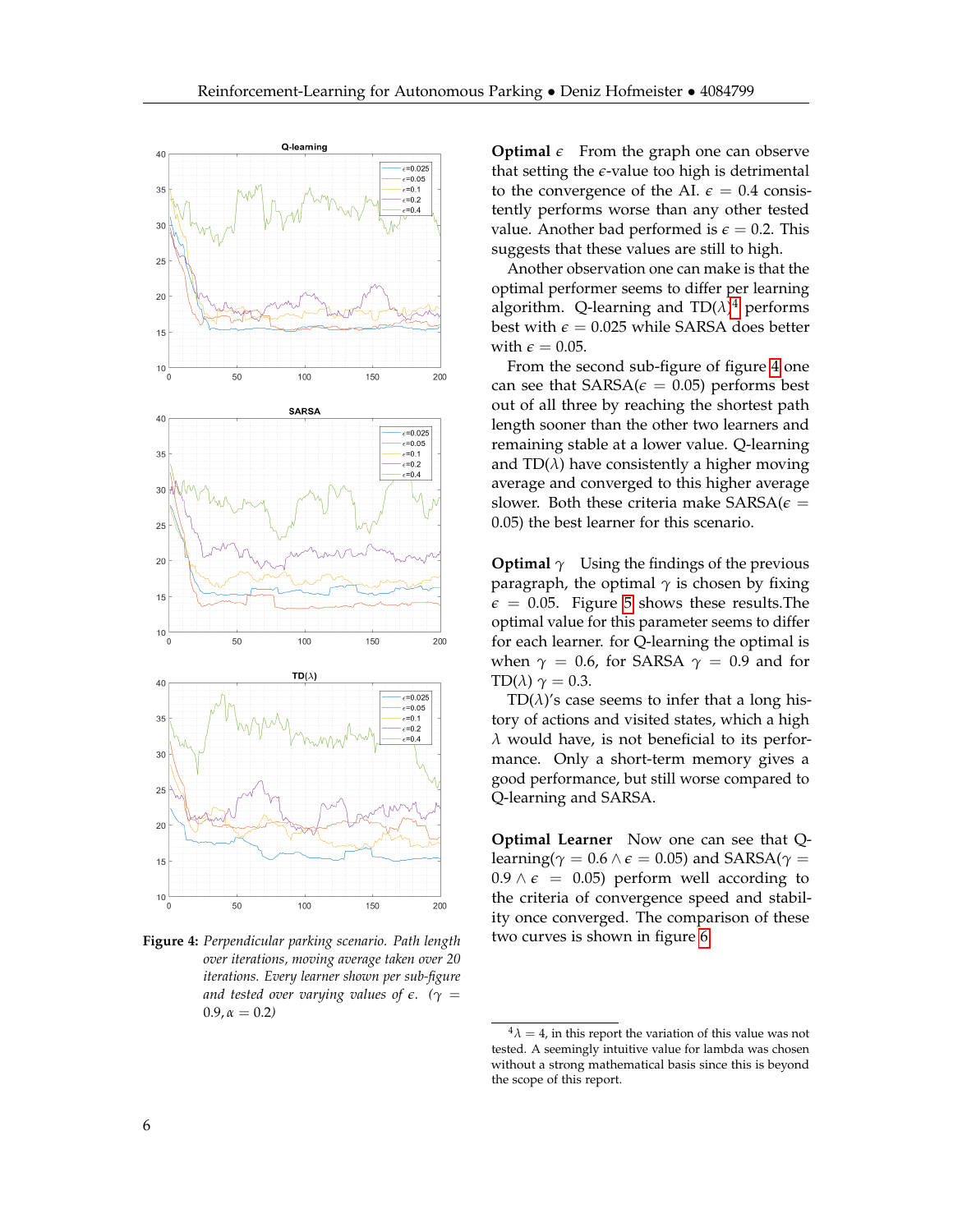<span id="page-6-0"></span>

**Figure 5:** *Perpendicular parking scenario. Path length over iterations, moving average taken over 20 iterations. Every learner shown per sub-figure and tested over varying values of*  $\gamma$ *.* ( $\epsilon$  =  $0.05, \alpha = 0.2$ 

<span id="page-6-1"></span>

**Figure 6:** *Path length over iterations. Direct comparison of the two optimal learners. Both scenario 1 (=perpendicular parking) and 2 (=parallel parking) are compared.*

From figure [6](#page-6-1) one can see that the two learners are relatively equal in performance. SARSA performs best in scenario 1, but Q-learning performs better in scenario 2.

There are noticeable 'bumps' in the figure for scenario 1 and 2 of SARSA. These are artefacts from the moving average sliding window. Since the original signal is noisy, on the offchance that the algorithm takes for example 950 steps before reaching the target, it will 'bump' the average up for the duration of the sliding window.This could be solved in the future by removing outliers.

A final figure showing how the AI travels through the configuration space using the optimal route for the parallel parking scenario is shown in figure [7.](#page-7-0)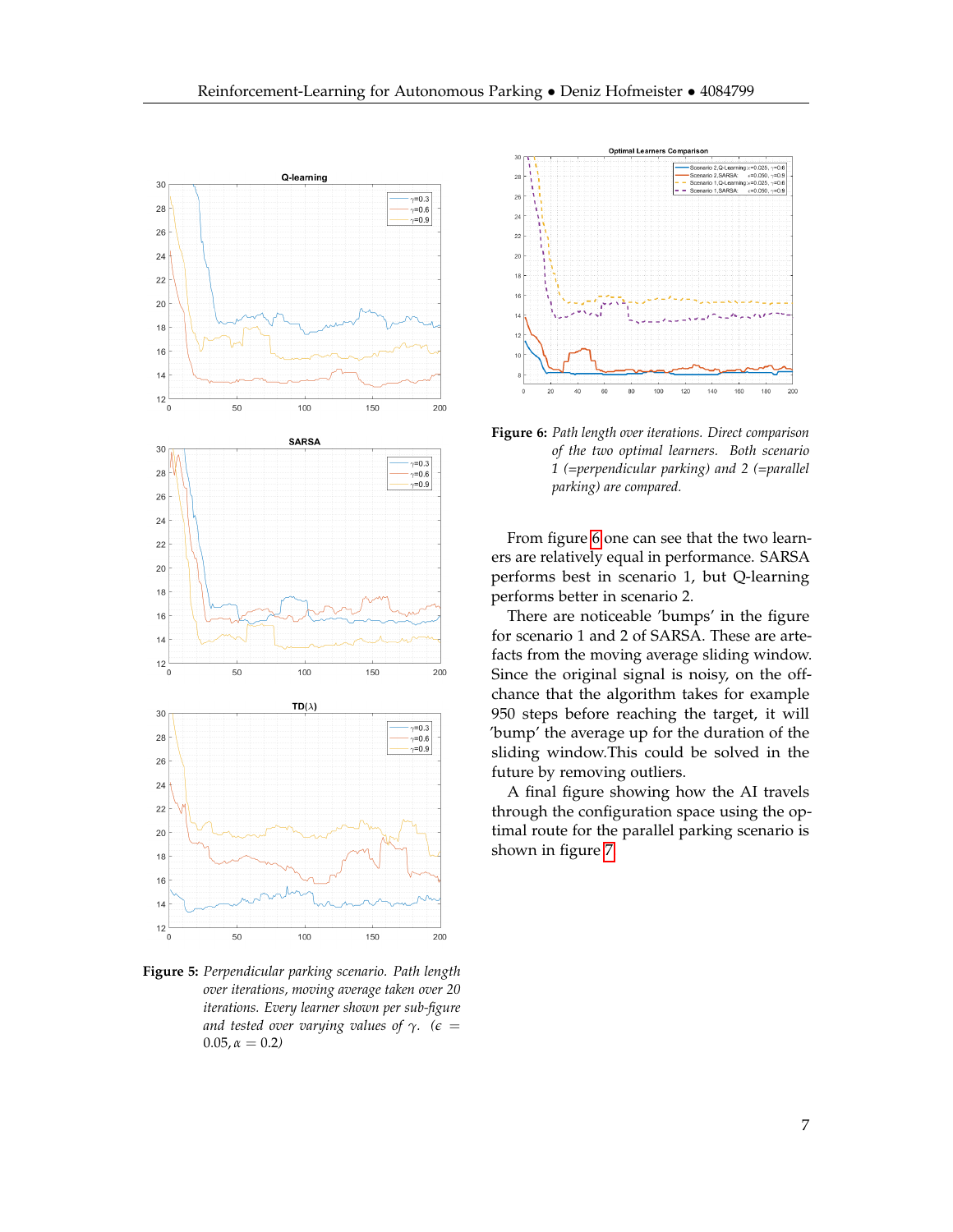<span id="page-7-0"></span>

**Figure 7:** *Parallel parking scenario. 3D space of [x,y,θ] shows which states the agent visits while travelling to the target. Blue dots signify target states which would incur a reward, the blue solids show the collision space. Rewards at*  $\theta = 0 \vee \theta = 180$  *degrees.* 

## IV. CONCLUSION

The AI is able to park the car. In both scenarios it managed to converge to a minimum path length within a finite amount of time for either of the simulated scenarios.Since these algorithms behaves the same regardless of discretization scale, one can infer that such an AI will also be able to park given a more precise discretization. The only limitation being computing power. The following is split into two parts, the Algorithm section to discuss the details of the algorithm and after that the realworld applicability is discussed.

# i. Algorithm

**Optimal Learner** The optimal learner proved to be either SARSA or Q-Learning. Which of these is optimal is dependant on the scenario and the hyperparameters chosen.

The Temporal Difference learner was performing worse. This could be due to improper tuning of the variable *λ*. Since a value for *λ* was chosen arbitrarily, one cannot completely rule out this algorithm and conclude that this algorithm will perform worse every time.

**Hyper-parameters** The hyper-parameters proved to play a crucial role in the convergence of the learning parameters. An improper tuning of these parameters will cause the learning algorithms to perform sub-optimally. Therefore, regardless of which algorithm is chosen, its performance is only good if such parameters are tuned accordingly.

# ii. Real-world Applicability

The discretization error of the chosen simulation environment is significant and therefore difficult to be put into practice. Having a car parked with an accuracy of  $\pm 0.25$  meters is too inaccurate for the real world. One would desire close to *cm*-level accuracy for such an AI. The discretization will lead to obstacles and the car being rounded away, leading to a cumulative inaccuracy of up to 0.5 meter. This inaccuracy drives the chances of collision up. This is an unacceptable to risk and therefore such an AI needs to be trained on a higher precision and penalised for coming too close to other objects.

The other limiting factor which prevents application in the real world is computation time. For a sufficiently accurate discretization, the computational time increased drastically. A car cannot stand still in front of a parking lot for over 10 minutes while it calculates the optimal route to take.

#### V. Discussion

A lot of limitations had to be applied to this report to reach the goal. The largest concession made was the loss of real-world applicability due to either a highly inaccurate model or too much computation time. These two orthogonal problems were balanced and a model was chosen which was in between these two problems. The results are therefore intuitive, yet not ideal.

Furthermore, once either more efficient algorithms have been developed or computational power has increased then these algorithms will become useful for real-world applications.